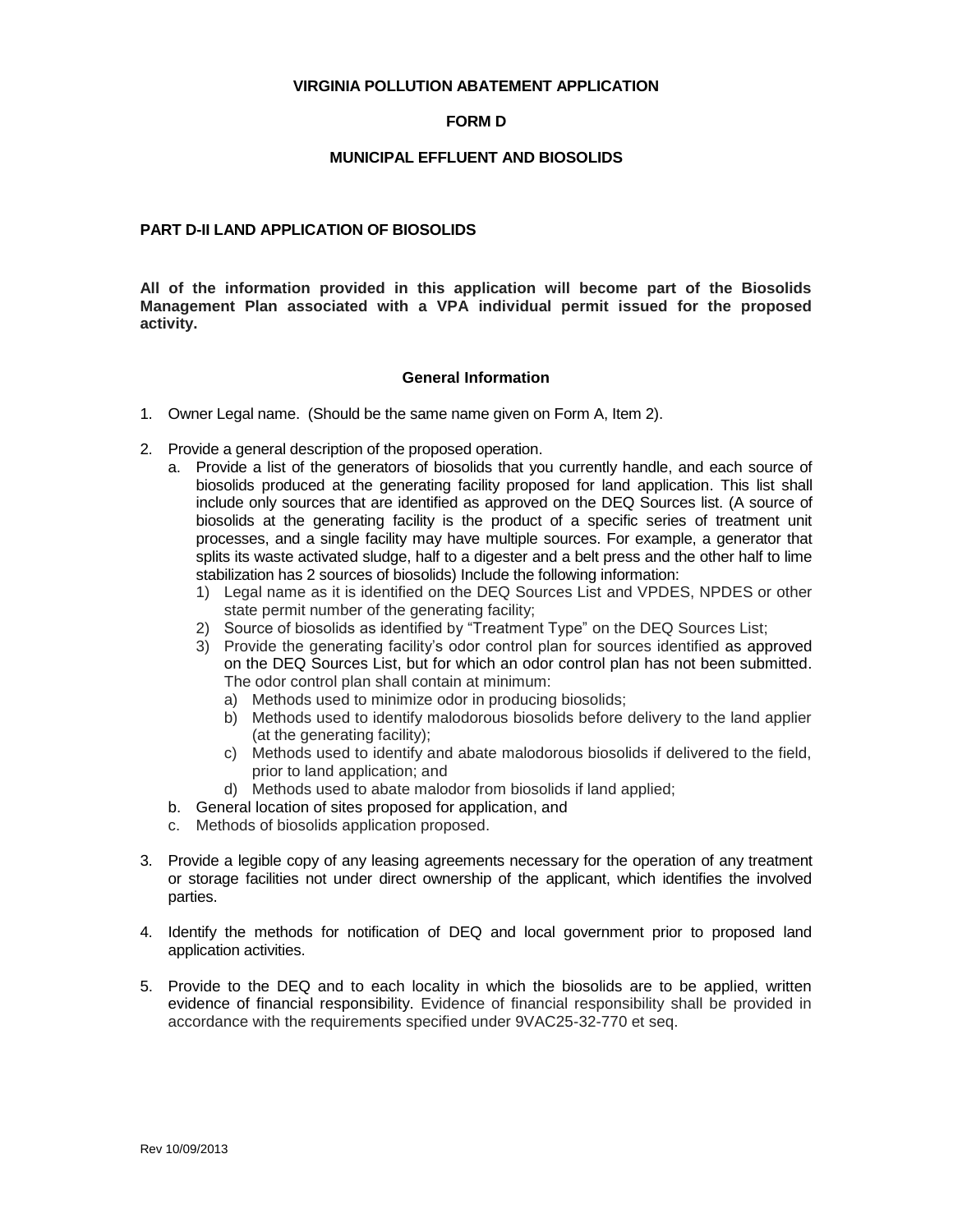# **Design Information**

## Biosolids Characterization

- 6. Provide a separate biosolids characterization form, Part D-IV, for each source of biosolids that is not identified as approved on the VA DEQ Approved Biosolids Source List. If a source is identified as pending, contact DEQ Office of Land Application to determine what additional information is required. The following biosolids sources will always require a characterization form:
	- a) biosolids from a new generating facility,
	- b) biosolids from an existing generator that has never been land applied in Virginia,
	- c) biosolids from an existing generator that has not been land applied in Virginia within the past 5 years and has not submitted biosolids monitoring data in the last 5 years,
	- d) biosolids produced by a new treatment process within an existing facility.
- 7. Provide a Non-Hazardous Declaration Statement for each biosolids, Part D-V.

## Biosolids Storage

- 8. Describe the current status of the available biosolids storage. List in a tabular format the **routine** biosolids storage facilities and **on-site** storage by location, total storage capacity, and the biosolids contracts currently permitted or assigned to these facilities or sites.
- 9. Provide plans and specifications for **routine** and **on-site** storage of all biosolids to be handled that depict the following information:
	- a. Site layout on a recent 7.5 minute topographic quadrangle or other appropriate scaled map with the following information:
		- (1) Location of any required soil, geologic and hydrologic test holes or borings
		- (2) Location of the following field features within 0.25 miles of the site boundary (indicated on the map) with the approximate distances from the site boundary.
			- (a) Water wells (operating or abandoned).
			- (b) Surface waters.
			- (c) Springs.
			- (d) Public water supplies.
			- (e) Sinkholes.
			- (f) Underground and/or surface mines.
			- (g) Mine pool (or other) surface water discharge points.
			- (h) Mining spoil piles and mine dumps.
			- (i) Quarries.
			- (j) Sand and gravel pits.
			- (k) Gas and oil wells.
			- (l) Diversion ditches.
			- (m) Occupied dwellings, including industrial and commercial establishments.
			- (n) Landfills dumps.
			- (o) Other unlined impoundments.
			- (p) Septic tanks and drainfields.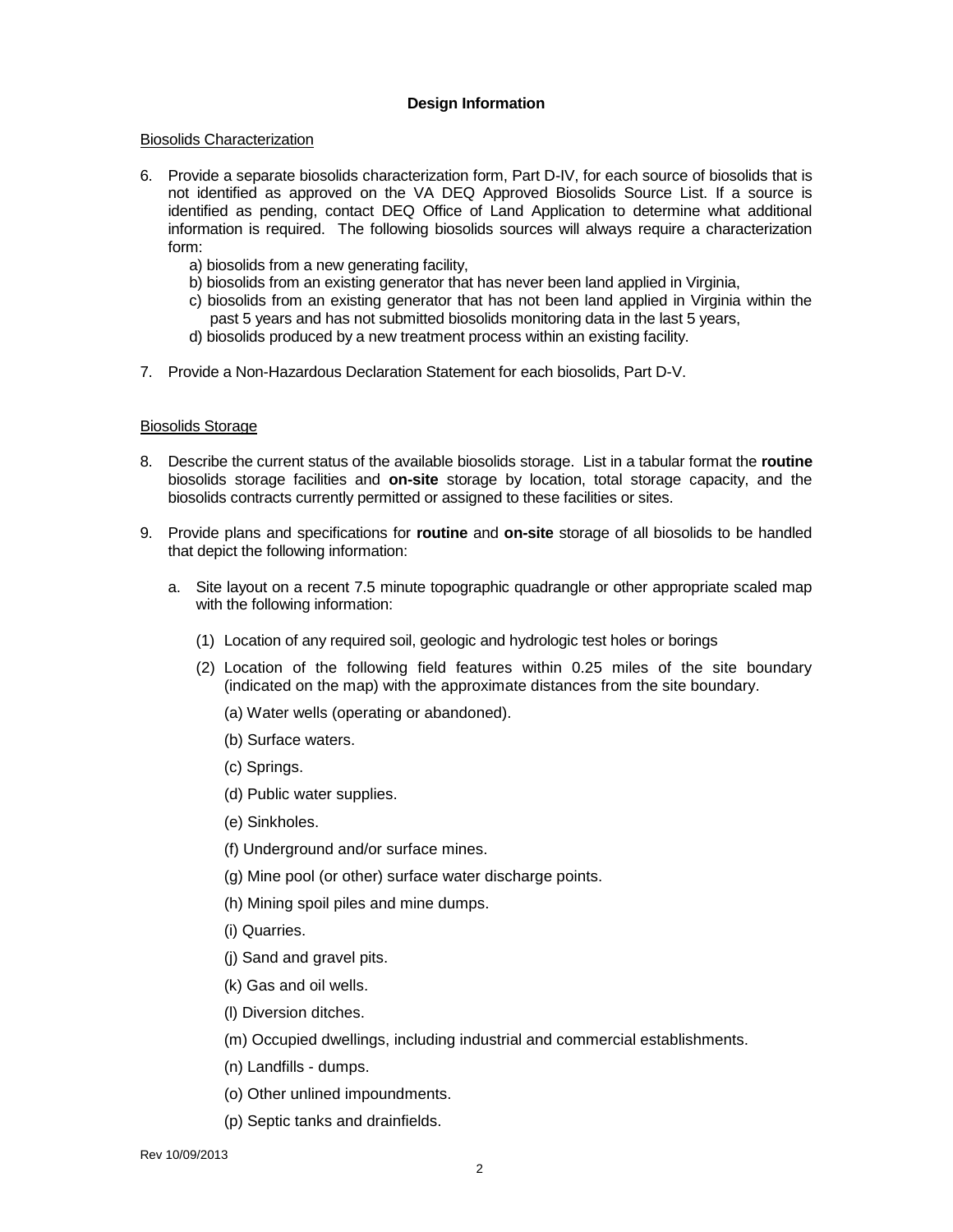(q) Injection wells.

- b. Topographic map (10-foot contour preferred) of sufficient detail to clearly show the following information:
	- (1) Maximum and minimum percent slopes.
	- (2) Depressions on the site that may collect water.
	- (3) Drainage ways that may attribute to rainfall run-on to or runoff from this site.
	- (4) Portions of the site (if any) which are located within the 100-year floodplain.
- c. Data and specifications for the liner proposed for seepage control.
- d. Scaled plan view and cross-sectional view of the storage facilities or sites showing inside and outside slopes of all embankments and details of all appurtenances.
- e. Calculations justifying impoundment capacity, including freeboard where applicable.
- f. A description of supernatant handling and disposal.
- g. Groundwater monitoring plans for the facilities or sites including pertinent hydrogeological data to justify upgradient and downgradient well location and depth.
- 10. For the routine storage of biosolids, provide evidence of certification by the local government of the locality in which the biosolids are to be stored that the storage site is consistent with all applicable ordinances. Evidence of certification shall consist of the following:
	- a. A copy of the certification from the local government confirming that the storage site is consistent with all applicable ordinances, or where the local government fails to respond within 30 days of receiving the request for certification, a copy of the letter from the applicant to the local government requesting certification of the storage facility; **or**
	- b. A copy of the special exception or special use permit from the local government that has adopted an ordinance in accordance with § 62.1-44.19:3.R of the Code of Virginia.

# **Biosolids Transport**

- 11. Provide a detailed description for each of the following:
	- a. Vehicles that will be used to transport biosolids from generators or storage to land application sites;
	- b. Routes to be used to transport biosolids from the generator(s) to storage unit(s);
	- c. Procedures for biosolids off-loading at the biosolids facilities and the land application site together with spill prevention, cleanup (including vehicle cleaning) and emergency spill notification and cleanup measures; and
	- d. Voucher system to be used to document transport and delivery of biosolids from their source to the land application site or a facility to further process the biosolids for marketing. Also describe record retention for vouchers.

## **Field Operations**

- 12. For field operations involving storage, provide a detailed description for each of the following:
	- a. Routine storage—procedures for biosolids loading of transport vehicles, equipment cleaning, freeboard maintenance for storage of liquid biosolids, and inspections for structural integrity of the storage unit;
	- b.. On-site storage—procedures for DEQ approval and implementation; designated site locations if provided in the "Design Information"; the specific site criteria including the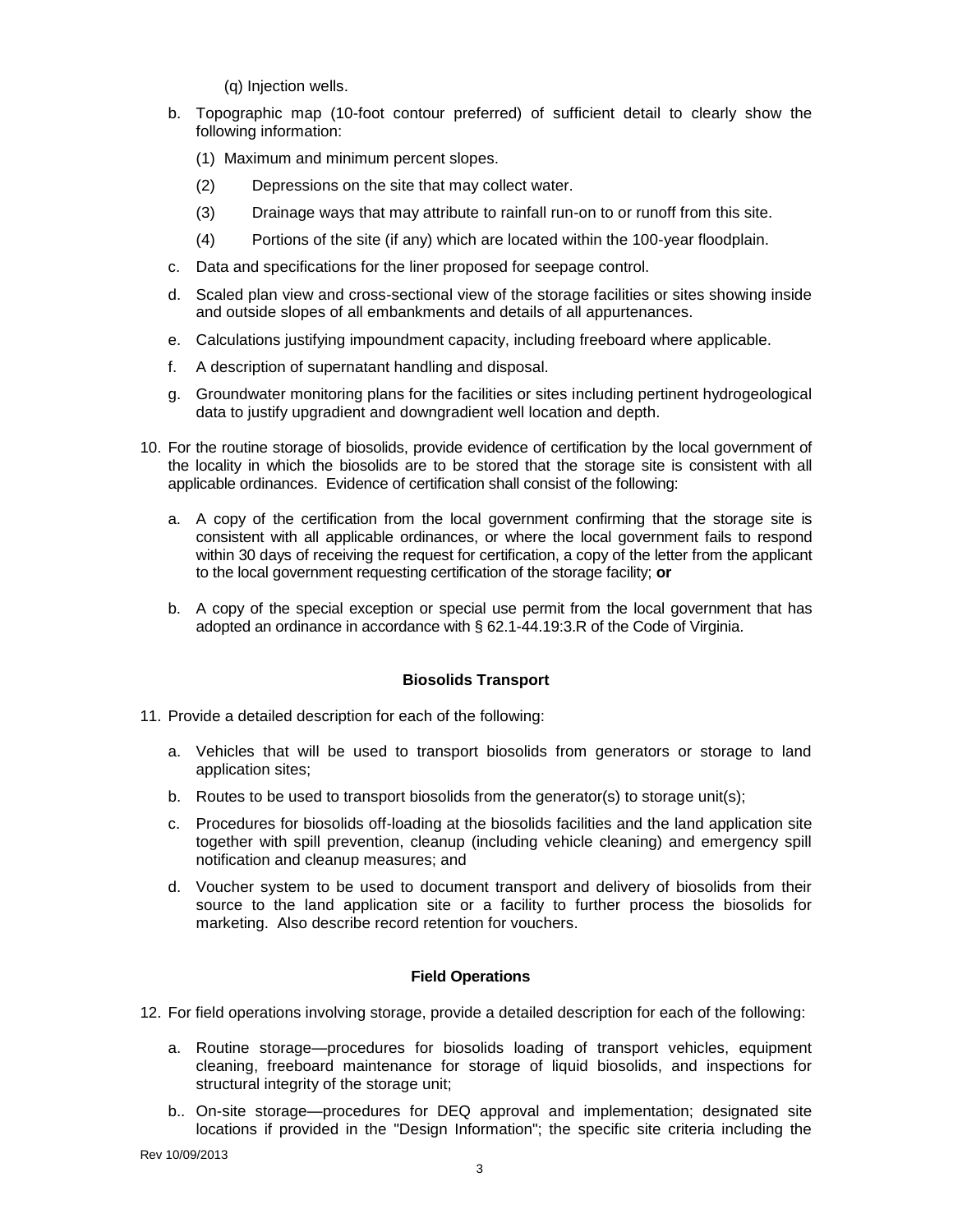best management practices that will be utilized to prevent contact with storm water run on or runoff and the procedures to be followed to ensure the 45 day time limit will be met;

- c. Staging procedures for DEQ notification; procedures to be followed including either designated site locations provided in the "Design Information" or the specific site criteria for such locations including the liner or cover requirements and the time limit assigned for such use;
- d. Procedures for reestablishment of off-loading and staging areas.
- 13. Provide a detailed description for each of the following:
	- a. The biosolids spreader vehicles and the specifications of each vehicle.
	- b. Procedures for calibrating each spreader based on the solids content of various biosolids to ensure uniform distribution and appropriate loading rates on a day-to-day basis.
	- c. Procedures used to ensure that operations address the following constraints:
		- (1) Application of biosolids to frozen ground, pasture or hay fields, crops for direct human consumption and saturated or ice/snow covered ground; and
		- (2) Establishment of setback distances, slopes, prohibited access for beef and dairy animals, soil pH requirements, and proper site specific biosolids loading rates on a field-by-field basis.
- 14. Provide a Land Applier Odor Control Plan that includes at a minimum:
	- a. Methods used to identify and abate malodorous biosolids in the field prior to land application, and
	- b. Methods used to abate malodorous biosolids if land applied.

## **Land Application Sites**

- 15. Provide the DEQ control number, if previously assigned, identifying each land application field. If a DEQ control number has not been assigned, provide the site identification code used by the permit applicant to report activities and the site's location.
- 16. Provide the latitude and longitude of each land application site in decimal degrees to three decimal places and the method of determination.
- 17. Provide a properly completed Biosolids Application Agreement for each land owner, Part D-VI.
- 18. Provide a legible topographic map and aerial photograph, including legend, of proposed application areas to scale as needed to depict the following features:
	- a. Property boundaries;
	- b. Surface water courses, including drainage ways;
	- c. Water supply wells and springs;
	- d. Roadways;
	- e. Rock outcrops;
	- f. Slopes;
	- g. Sinkholes
	- h. Frequently flooded areas (National Resources Conservation Service (NRCS) designation);
	- i. Occupied dwellings within 400 feet of the property boundaries and all existing dwelling and property line setback distances;
	- j. Publicly accessible properties and occupied buildings within 400 feet of the property boundaries and the associated extended setback distances; and
	- k. The gross acreage of the fields where biosolids will be applied;